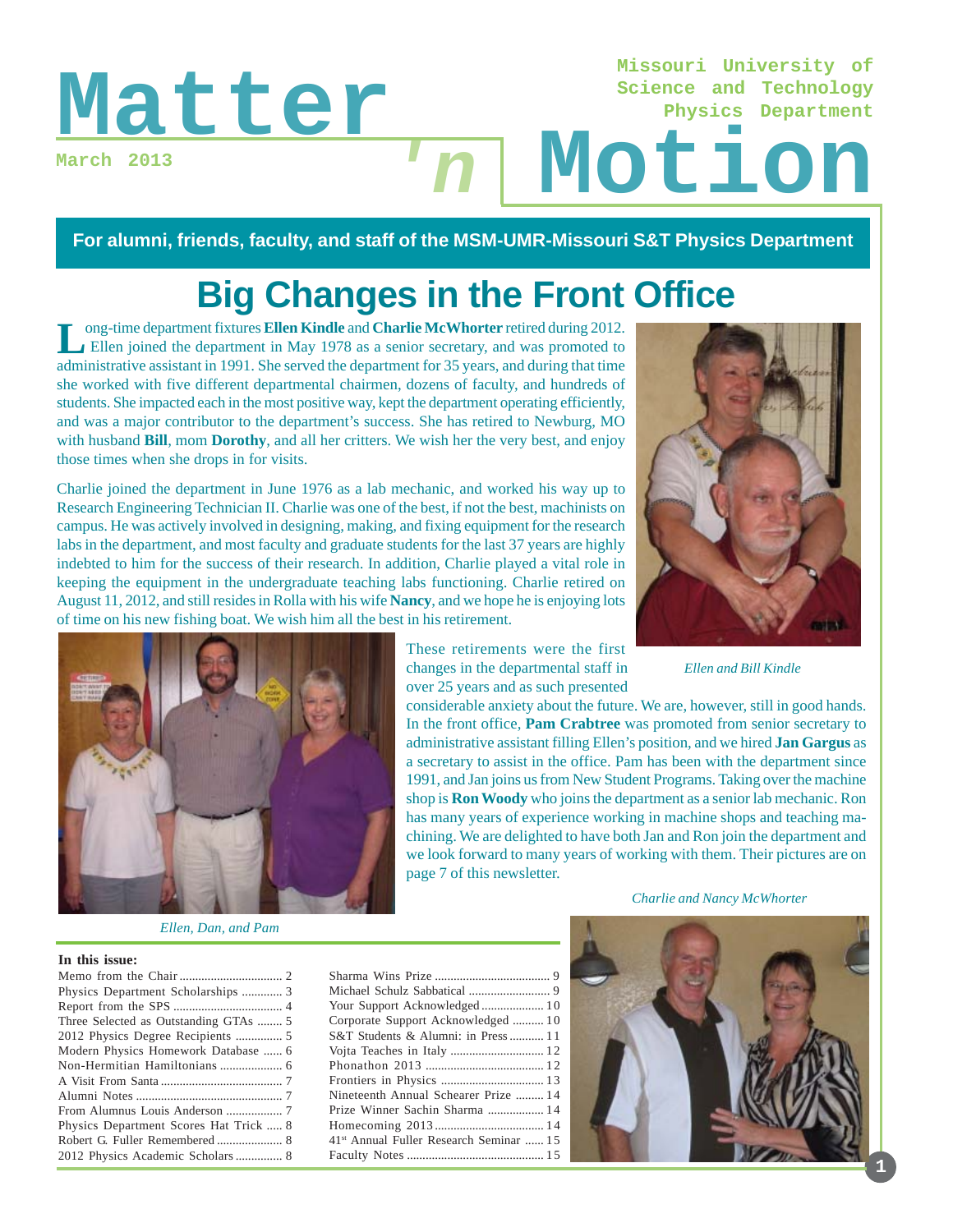# **Memo from the Chair**

It seems that every year brings significant change to the department and the university. In last year's newsletter I wrote t seems that every year brings significant change to the about the change in the upper administration at Missouri S&T. This past year has brought changes closer to home.

After 35 and 37 years respectively, long time administrative assistant **Ellen Kindle** and machinist **Charlie McWhorter** have retired. Most of you reading this letter know one or both of these long time employees, and they likely contributed to your experience and your success at UMR/Missouri S&T. We wish them well in their retirement and hope that they will visit the department frequently. In their absence, the department is still in capable hands. **Pam Crabtree**, long time senior secretary in the department, steps up to fill Ellen's position as administrative assistant, and **Jan Gargus** joins the front office as a secretary. **Ron Woody** takes Charlie's position in the machine shop. You can read more about the changes in the departmental staff on page 1.

State support for higher education continues to trouble universities in the US, and Missouri S&T is no different. Rather than detail the budget woes here I prefer to concentrate on the successes in the department despite the difficult financial situation. Our combined B.S., M.S., and Ph.D. enrollment remains high, and the quality of our students is outstanding. Your generous donations to the department are largely responsible for our ability to attract and retain students of such high quality, and our ability to continue to grow and maintain the quality of our program is dependent on your continued generosity.

Exactly ¾ of our graduating majors graduated with honors, and **Laura Sisken** graduated with a perfect 4.0 GPA. **Sachin Sharma**, one of our graduate students working with Prof. **Michael Schulz**, won first place in the Physical Science Division of the 2012 Missouri S&T Council of Graduate Students Research Showcase for his poster "*Effect of coherence on single electron capture of H<sub>2</sub> by 75 keV proton impact*." Prof. **Thomas Vojta** was one of only five recipients of the Faculty Excellence Award for 2012. Prof. **Julia Medvedeva** won one of seven Faculty Research Awards, and **Prof. Greg Story** won one of seven Faculty Teaching Awards. Greg also won his 10th Outstanding Teaching Award, and Profs. **Paul Parris**, Thomas Vojta, and **Dan Waddill** all received Outstanding Teaching Commendations. These and more stories of student and faculty accomplishments can be found elsewhere in this newsletter.

I will close as I have the past several years. I thank all of you for your continued support. The department remains a vital and thriving unit despite difficult times. This is primarily due to the quality and dedication of our faculty, students, staff, and alumni. I hope that we can continue to count on the generous support of our alumni. It is clear that the department's ability to provide a quality education to our students would be hampered without your dedication and support.

– *Dan Waddill*



*Dan Waddill*

### **To Contact S&T Physics**

If you would like to contact us for any reason, you can reach us by phone at **(573) 341-4781** and by e-mail at **physics@mst.edu**. You might also be interested in checking out our web page, *http://physics.mst.edu*.

#### **Endowments: Gifts that Continue to Give**

any generous donors have found that creating an endowment, a fund established with cash, securities or other assets which provides income in perpetuity, offers a significant, long-term impact on Missouri S&T. Endowments can be unrestricted or restricted for a specific purpose such as scholarships, department programs, faculty support, etc. Endowments can be started with as little as \$15,000 and additional funds can be added at any time in the future.

The Missouri S&T Physics Department has several donors that have been adding to their endowment for several years, including endowments established by **Ed** and **Mary Sue Sickafus**, and by the estates of **Richard Anderson** and **Richard Hannum**. Our most recent endowment came from **John** and **Patty Rogers**.

The ongoing nature of an endowment provides a way to support your alma mater and give them the financial strength to do things that might not otherwise be possible. If you want to learn more about the Missouri S&T endowment program and how you can participate, please call 1-800-392-4112, or e-mail *giving@mst.edu*.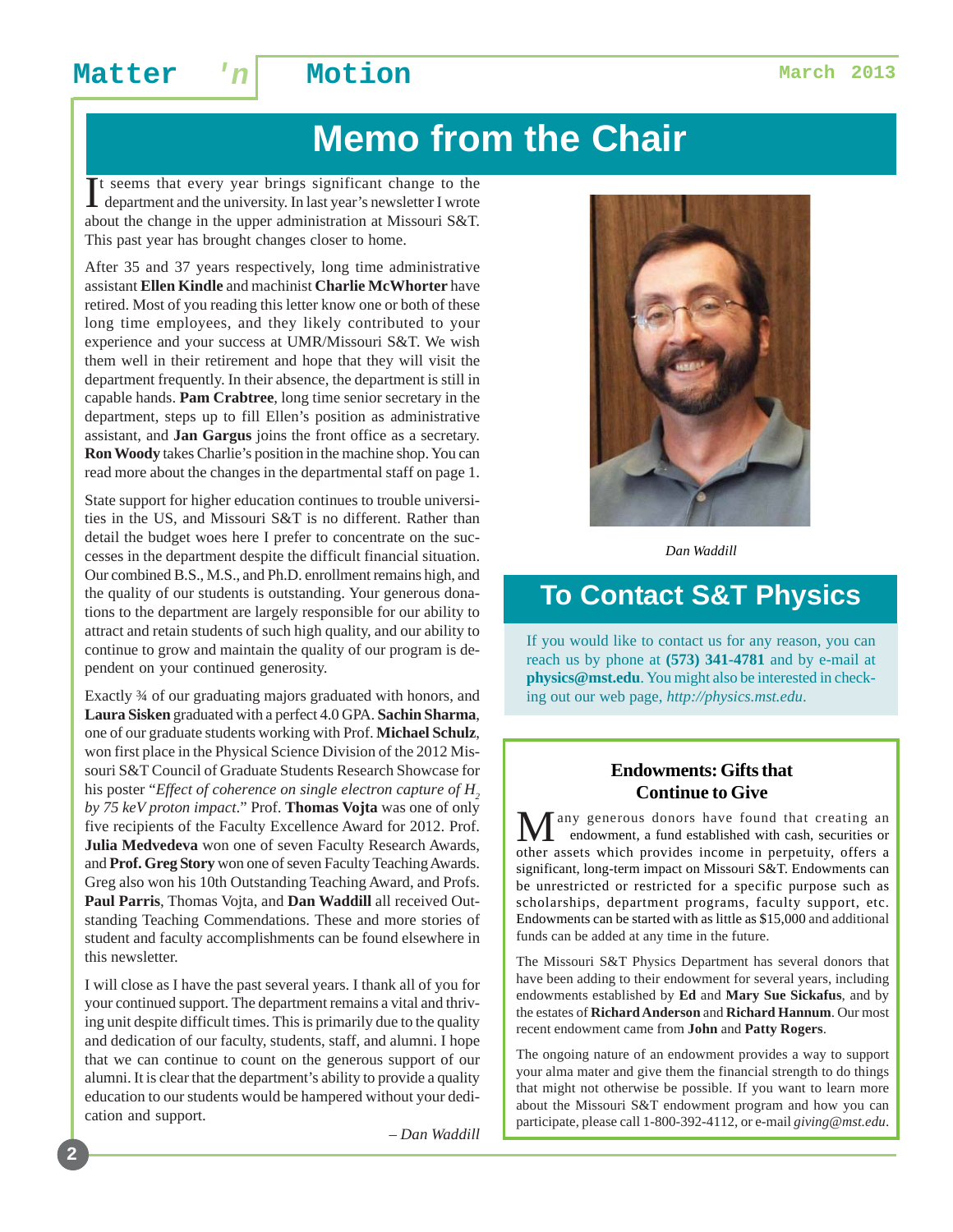#### **Physics Department Awards 2012-2013 Scholarships and Fellowships**

The following scholarships have been endowed through the generous gifts of the friends of the Missouri S&T Physics Department.<br>Please contact the Physics Department if you would like to add to the endowment fund of these s establish a new one.

The *Dr. John R. and Patty Rogers Endowed Scholarship* provides scholarships to academically proficient physics majors who demonstrate financial need. The 2012-2013 Rogers scholarship was awarded to **Alexander Mark**, of Saint Louis, Missouri.

Recipients of the *Harold Q Fuller Scholarship-Loan* were **Christian Dzurny** of Sikeston, Missouri, and **Sam Stephens** of Garfield, Arkansas. The \$1,300 scholarship-loan was endowed by the late Dr. **Harold Q Fuller**, chair of the Physics Department from 1948 to 1970 and former Dean of the College of Arts and Sciences, to recognize outstanding achievements among juniors and seniors in physics. One quarter of the scholarship is an interest-free loan that students begin to repay when they start their first jobs.

The recipient of the *Burke H. Miller Memorial Scholarship* was **Jason Summers** of Rolla, Missouri. This \$1000 endowed scholarship was established by the Miller family to commemorate the academic achievements of their son, **Burke**, who graduated with a bachelor's degree in physics in 1969 and later died during the Vietnam War. The award is for promising and dedicated students in physics.

**Clayton Craig** of Manchester, Missouri, **Nicholas Hugenberg** of Springfield, Missouri, **Alyson Smith** of Belleville, Illinois, **Ryan Gibbs** of Kansas City, Missouri, **Carolyn Johnson** of Lees Summit, Missouri, and **Nathan Morris** of Blue Springs, Missouri, were awarded the \$1000 *Ed and Mary Sue Sickafus Endowed Scholarship/Fellowship*, established by **Ed** (BS '55, MS '56) and **Mary Sue Sickafus** in conjunction with the Ford Motor Company and awarded to physics students on the basis of their performance at Missouri S&T.

**Spencer Templeton** of Springfield, Missouri received the *Leon E. Woodman Memorial Scholarship*. This \$1000 scholarship was established by the Woodman family in honor of Dr. **L. E. Woodman**, Chair of the Physics Department from 1919 to 1948. It is offered to students in physics who are of good moral character, maintain a satisfactory grade point average, and are in financial need.

The *Richard W. Hannum Endowed Development Fund* was established through a bequest by **Richard Hannum** (PhD '66). The fund is currently used to provide scholarships for outstanding students in Physics. **Jason Summers** of Rolla, Missouri received the \$1000 Hannum Scholarship for 2012-2013.

The *Richard Anderson Scholarship Fund* is an endowment established in memory of Dr. **Richard Anderson**. **Stephen Kraus** of Jefferson City, Missouri, and **Christian Dzurny** of Sikeston, Missouri received the \$1000 Anderson Scholarship for 2012-2013.

The *Stephen P. Reed Scholarship Fund*, an endowment, provides scholarships to US citizens enrolled in mathematics or physics who are sensitive to a peaceful and humane search for knowledge and solutions to technical problems of mankind. **Jason Summers** of Rolla, Missouri received the \$500 Reed Scholarship for 2012-2013.

The *Charles M. Rice Scholarship* is presented to outstanding juniors or seniors in physics at UMR. The scholarship was established by **Charles M. Rice** (MS '50) to recognize and encourage outstanding effort and achievement in undergraduate physics. The 2012-2013 Rice Scholarship was awarded to **Jason Summers** of Rolla, Missouri.

The department also awards *Physics Scholarships for Academic Access*, funded by a group of alumni and faculty donors. These are need-based awards to Missouri resident students in physics. Last year this \$1000 scholarship was awarded to **Brandon Yokeley** of Waynesville, Missouri, **Jason Summers** of Rolla, Missouri, and **Timofey Golubev** of Chesterfield, Missouri.

In addition to endowed scholarships, which are usually awarded to juniors and seniors, the department awards special *Physics Department Scholarships*, funded from the annual phonathon, to students who earn a grade point average of 3.5 or higher. This past year, department scholarships of \$1000 were awarded to **Derek Anderson** of Blue Springs, Missouri, **Katherine Brinker** of Chesterfield, Missouri, **Alyssa Castro** of Dixon, Missouri, **Andrew Cudd** of Overland Park, Kansas, **Nicholas Hilbert** of Saint Louis, Missouri, **Brock Hinton** of Parkville, Missouri, **Nelson Shreve** of Waynesville, Missouri, **Paul Somers** of Springfield, Missouri, **Spencer Templeton** of Springfield, Missouri, and **Andrew Wilkening** of Glen Carbon, Illinois.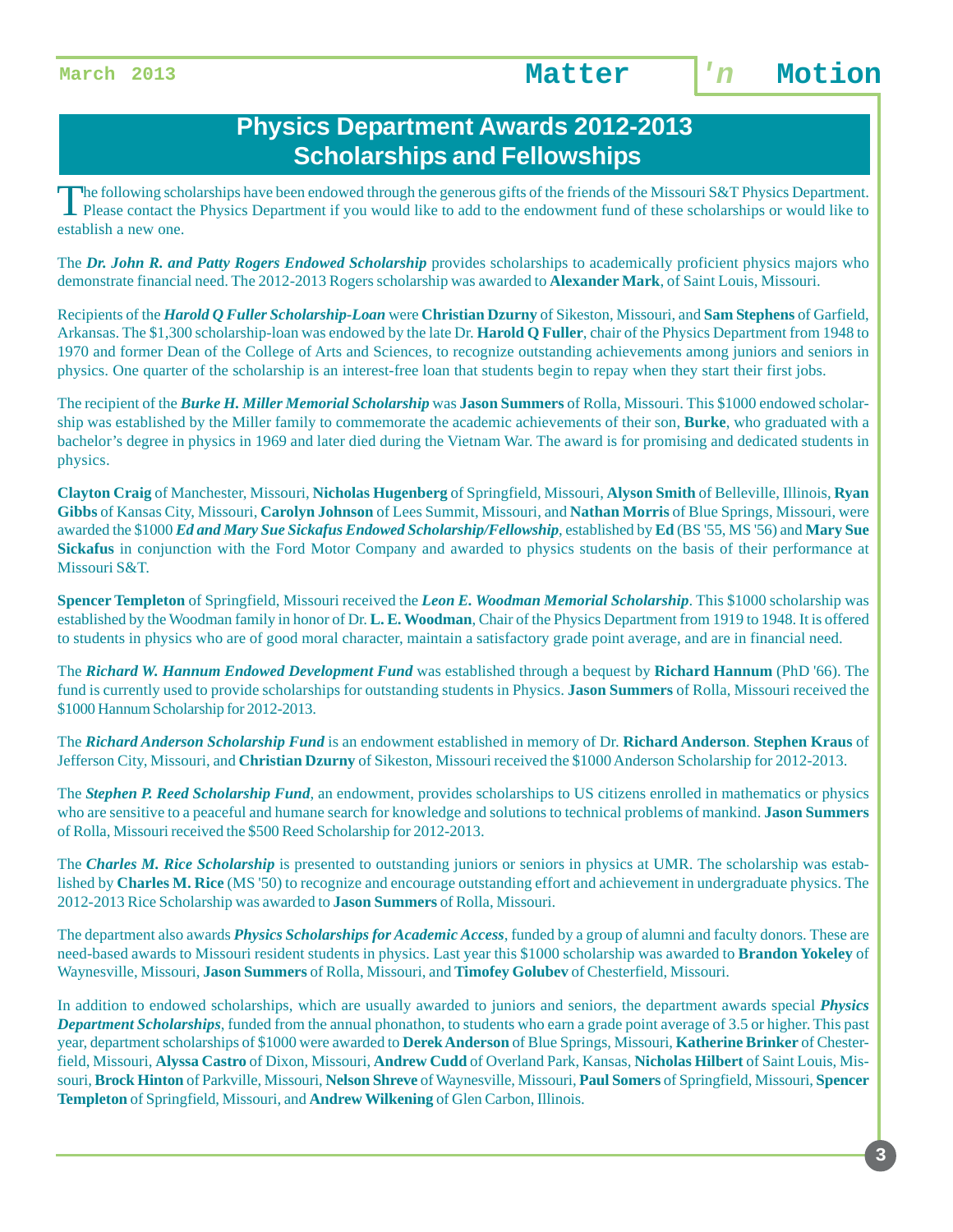# **Report from the SPS**

2012 may have been the most active SPS year ever, with well-attended weekly meetings and a return of the annual trip to Argonne National Laboratory. The spring semester kicked off with a Welcome Back Bonfire and potluck dinner at the house of one of our members.

Talks by faculty at weekly spring meetings included Professor **Alexey Yamilov**'s presentation on "*Computational physics*," Professor **Barbara Hale**'s talk about "*Elementary particles and our universe*," and Professor **Thomas Vojta**'s discussion of "*Chaos and computational physics*." Departing graduate student **Ben Payne** (Ph.D. '12) shared some of his wisdom in "*Life after getting a bachelor's degree in Physics*." In addition, Materials Science and Engineering Professor **Joseph Newkirk** (a former SPS chapter president) gave a presentation on "*Crystal structures*," and Professor **Chen Hou** of Biological Sciences talked on "*Metabolic scaling theory*."

When they weren't learning about faculty research, SPS members enjoyed several game and movie nights. They also gave departmental tours at open houses on February 20 and April 6, and participated in the Paint the Walk event, where they painted their square on the walk outside the Havener Center. The SPS square contains their favorite "Let there be light" design from their t-shirt, along with the SPS logo in black and gold. After they painted the walk, SPS rewarded themselves with a barbeque.

Officers for the fall 2012 semester were elected at the last spring meeting. **John Igo** was re-elected president, **Dimitar Stoyanov** replaced graduating **Laura Sisken** as vice president, **Frank Marshall** replaced graduating **Madalyn Weston** as secretary, and **Andrew Cudd** was elected treasurer.

The fall semester kicked off with the first annual *Armageddon science-fail competition*. Freshman **Josey Stevens** won the competition by pointing out the most science mistakes while SPS watched the movie. Josey's prize was free dues and some sodas.

Fall meetings included a number of talks by Missouri S&T faculty. Physics professor **Dan Waddill** discussed "*So you think you want to go to graduate school*," Mathematics Professor **David Grow** revealed which mathematics classes (beyond the standard required ones) physics majors should take, and Professor **Greg Story** talked about lasers. In addition, SPS hosted colloquium speaker Dr. **Nhan Tran** of Fermilab at an informal lucheon, where they had a Q&A session about "*The discovery of the Higgs boson (or something like it)*." Dr. Tran was a member of the team that made the discovery.

One of the early fall meetings celebrated the return of classes with liquid nitrogen ice cream, and later SPS made their nearly-annual trek to Argonne National Laboratory for the Undergraduate Research Symposium.



*SPS side trip from Argonne to Chicago*

Good scores on the Graduate Record Exam are becoming increasingly important for admission to graduate school, so SPS held several GRE review sessions, where they worked sample problems. At one of the sessions the 15 members present split into four competitive teams, with **Mike Christopher**, Andrew Cudd, Frank Marshall, and **Nick Collins** pulling out the win. SPS also gave departmental tours at open houses on October 6 and November 12.

The fall semester concluded with a study night and election of officers. **Nelson Shreve** was elected president, Frank Marshall moved up to Vice President, freshman **Alyssa Castro** was elected secretary, and Andrew Cudd returned as treasurer. SPS also selected **Mike Christopher** to be their StuCo representative.



*Nelson Shreve and John Igo*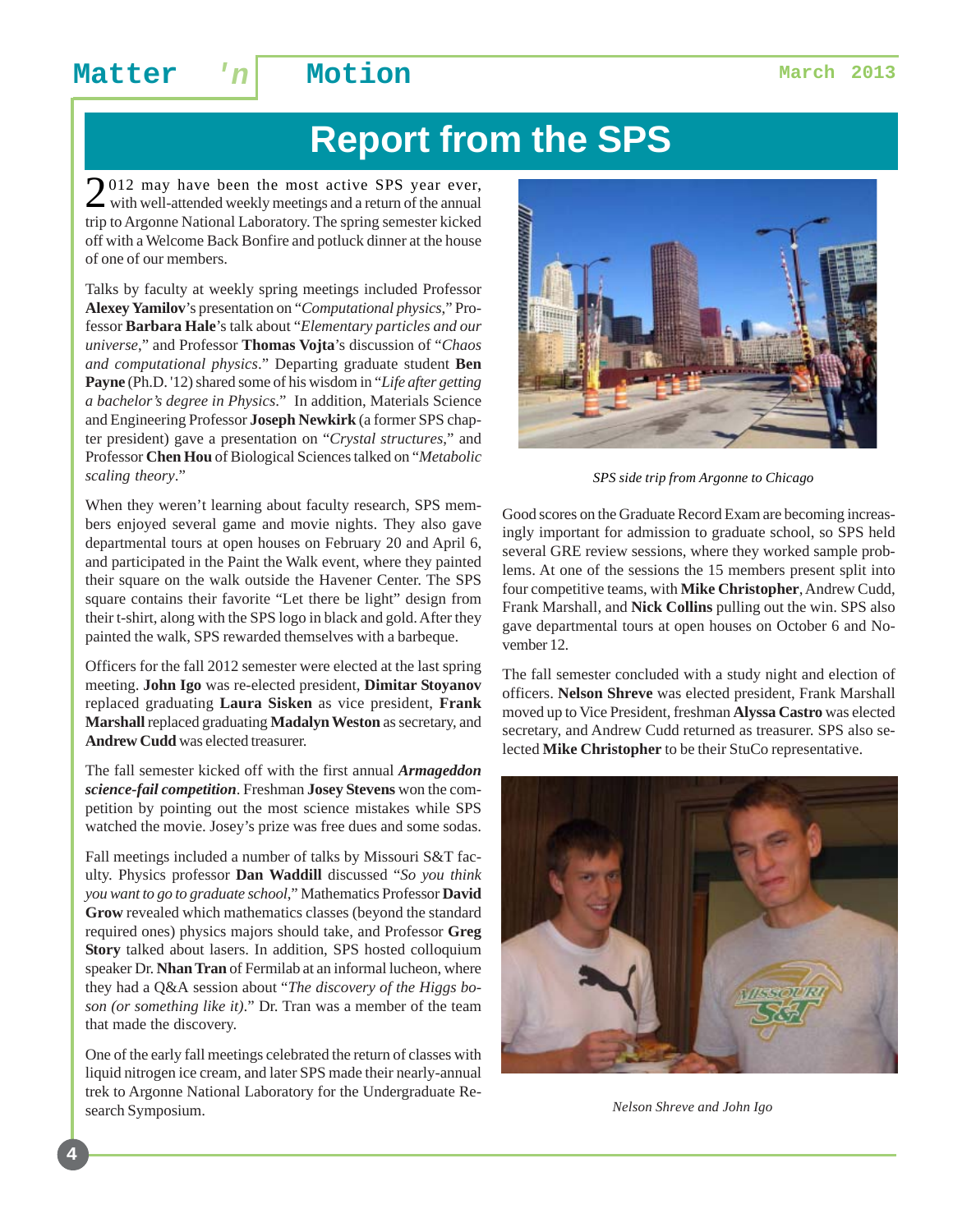# **Outstanding GTA's**



*Tharanga Dissanayaka, Dan Waddill, and Premitha Pansalawatte*

This past year we again presented graduate teaching awards<br>to honor the outstanding accomplishments of our graduate teaching assistants. These awards were first initiated for the Fall 2009 semester. In the past the awards were presented every semester, but we have restructured them to an annual award based on two-semester excellence. The awards are determined by a combination of student evaluations and teaching performance assessed by the faculty overseeing the teaching laboratories. The winners for the Spring 2012 semester were **Tharanga Dissanayaka**, **Nilanka Gurusinghe**, and **Premitha Pansalawatte**. Congratulations to all the winners for helping to advance the department's commitment to excellence in teaching.



*Nilanka Gurusinghe*

### **March 2013 Matter 'n Motion**

### **Congratulations to S&T's 2012 Physics Degree Recipients!**

#### **May 2012**

#### *Bachelor of Science*

Casey Alan Fischer John David Igo Stephen Michael Lee Amanda Celine McBee Johnathan Mulcahy-Stanislawczy Laura Jean Sisken Aaron D. Viets Madalyn Elizabeth Weston

#### *Master of Science*

Sadek Mohamed Fituri Amami Hatem Nuri Barghathi James Gary Keehn James Sly

#### *Doctor of Philosophy*

Glenn Andrew Carlson Altynbek Murat Benjamin Henry Payne (August)

#### **December 2012**

*Bachelor of Science*

Patrick Hanners Chipman Carolyn Johnson Benjamin Patrick Knapp Sarah Marie Wiese

#### *Master of Science*

Tharanga Kumara Dissanayaka Mudiyanselage Jane Dallas Fenech

*Doctor of Philosophy*

Prabhavi Kaushalya Premachandra Mark Allan Thomason Kari Anne Wojtkowski

### **Planned Giving:**

#### **Leaving a Legacy to Missouri S&T**

Tany alumni and friends have realized that a future Lgift – one arranged through their will or trust – allows them to give back to their alma mater more than they ever thought possible. With careful planning, charitable estate giving can reduce your estate tax liability or transfer assets to your family at a lower gift tax cost.

Making a planned gift shows your loyalty to Missouri S&T, an institution that played a significant role in shaping your future. For more information about giving a current or planned gift, contact the Office of Development at 1-800-392-4112 or e-mail *giving@mst.edu*.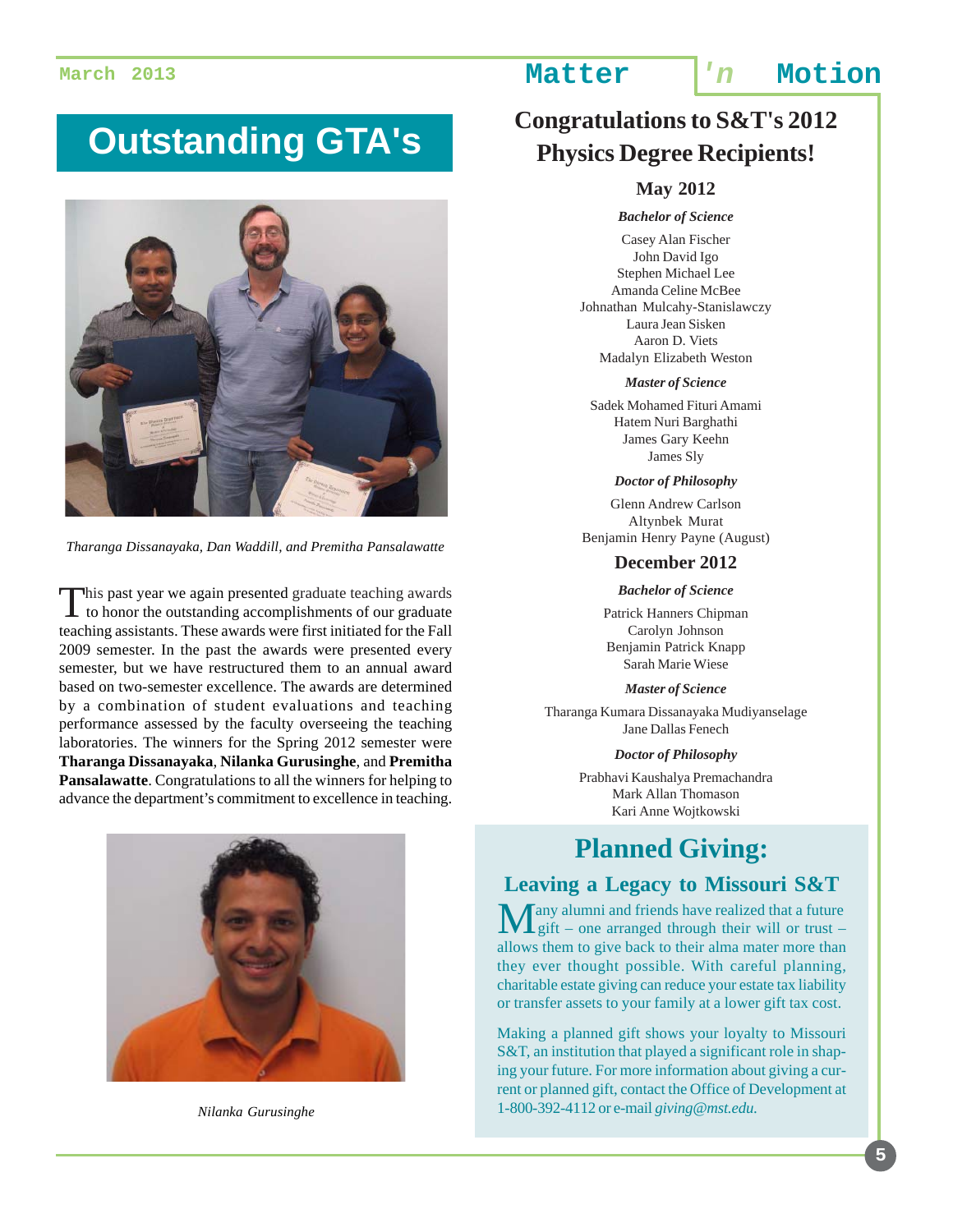### Matter 'n Motion **Matter** 1

### **A Modern Physics Homework Database**

G**reg Story** has been awarded one of the 2012-2013 Faculty Educational Mini-Grants by the S&T Office of Academic Affairs and the Center for Educational Research and Teaching Innovation. The \$1700 grant (matched by \$1700 from the Physics Department) is for "*Development of a free database for modern physics homework problems*." The idea to prepare a modern physics homework database sprang from Greg's realization that solutions to textbook homework problems are readily found on the internet, and that simply copying a homework solution fails to help a student learn.

Supported by this grant, Dr. Story hired five undergraduate students who previously completed his modern physics course to help him write all-new homework problems. He hopes to show that, with these new solution-free homework problems, homework scores will better correlate with test scores and lead to improved student performance. If the project is successful, Greg plans to prepare a large database of modern physics problems that can be used by anybody teaching a similar course.

Greg has noticed an interesting byproduct of this project during the weekly meetings that he holds with the five undergraduate students who are helping write the new homework problems. Greg tells us that for "the first couple of weeks, their problems were basically unusable. At this point, I am actually using a number of their problems each week, some with very minor modifications. I believe this exercise has given the students valuable experience in composing homework problems that are meaningful to other students, and through that process gained a deeper understanding of the course itself.*"*



### **Non-Hermitian Hamiltonians**

*"*

Hamiltonians are extremely useful tools for describing systems in physics. Hamiltonians, which are ideal for calculating the time evolution of a system, are generally assumed to contain no imaginary terms. This property is known as "Hermiticity." The energy eigenvalues of Hermitian Hamiltonians are real.

It would be boring if this were all there is to the story. We can expand on the concept of Hermiticity by allowing Hamiltonians whose imaginary terms compensate for each other in the time evolution, resulting in real energy eigenvalues. This relaxation of restrictions is known as "pseudo-Hermiticity," and was introduced in an article in the Reviews of Modern Physics by **Wolfgang Pauli** more then 70 years ago. **Carl Bender**, from Washington University in St. Louis, has shown that "pseudo-Hermitian" Hamiltonians can be used to describe quantum systems.

In an effort to help establish pseudo-Hermiticity as a viable extension of Hermiticity, Dr. **Ulrich Jentschura** and his graduate student, **Jonathan Noble**, have shown that both the resulting eigenfunctions and eigenvalues have very "usual" and "intuitively obvious" properties.

They investigated the Hamiltonian for the harmonic oscillator with an imaginary cubic perturbation, i.e., the imaginary cubic oscillator:  $H_3 = p^2 + x^2 + iGx^3$ . The energy eigenvalues of this Hamiltonian are real, but the corresponding wave functions were found to be complex. While the quantum number of the harmonic oscillator can be enumerated by the number of zeroes in the wave function, this is not the case for the imaginary cubic oscillator. Both the real and imaginary parts of the imaginary cubic oscillator's wave functions have an infinite number of zeroes, which never overlap, and these complex wave functions do not have any zeroes. However, if the modulus squared of these wave functions is examined, familiar shapes that we are used to from quantum mechanics arise, except that instead of zeroes there are local minima. To the left is an illustration of the first two of these wave functions as a function of G and x (red), as well as the confining potential (green). As G increases the potential narrows, restricting the allowed region and the energy (indicated by the base of the function) increases.

While there are no known applications to the  $H_3$  Hamiltonian, there are some more advanced pseudo-Hermitian models that describe down-to-Earth systems, such as waveguides with complex gain and loss terms in the wave equation. Other pseudo-Hermitian models may provide answers to cosmological questions and our understanding of the neutrino. For more details, see the preprint arXiv:1301.5758 (http://arxiv.org/abs/1301.5758).

*Left: the first two wave functions of the imaginary cubic oscillator (red) imbedded in the confining complex potential (green).*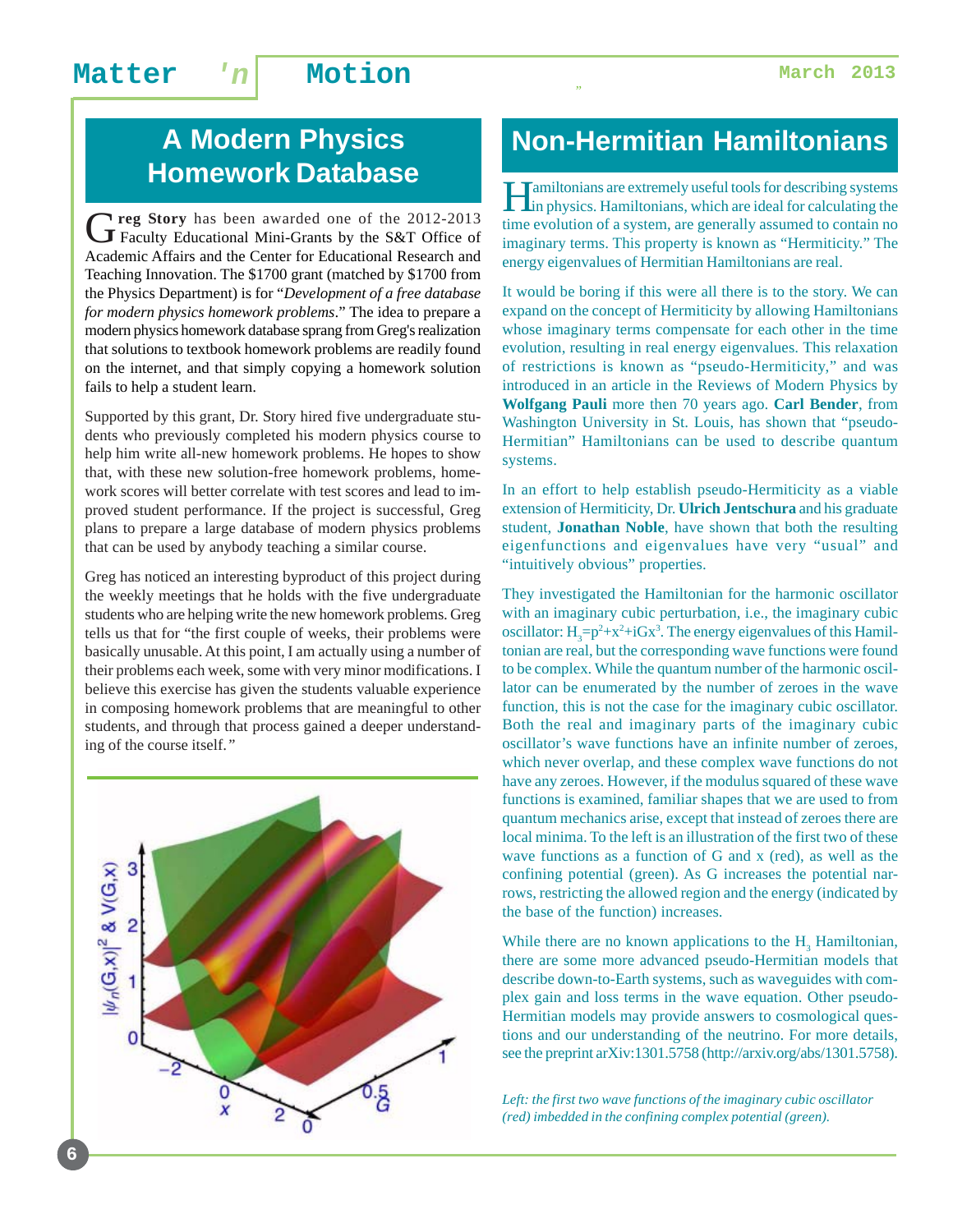# **A Visit from Santa**

**Dan Waddill** must have been a really good boy in 2012!





**New Physics Staff**



*Jan Gargus (left) and Ron Woody (right)*

### **Alumni Notes**

**Emmett Redd** (PhD '86) writes "On July 1 I started working on a three-year National Science Foundation grant with Drs. **Steven Younger**, Missouri State University, and **Hava Siegelmann**, University of Massachusetts-Amherst. The grant is entitled *Super-Turing computation and brain-like intelligence.*"

**Vibhakar Dave** (MS '65) informed us "my darling wife Mrs. **Indu V**. **Dave** passed away on September 28, 2010. I have a new grandson named **Avi**, born to my daughter-in-law **Norma Dave**."

Your editor reports that several alumni notes meant for this newsletter vanished under mysterious circumstances. Perhaps they morphed into dark matter. If the note you sent last year didn't get published, please send it again!

# **From Alumnus Louis Anderson Jr. (BS '75)**

I have been receiving your newsletter for quite some time over my career. So on a whim, I decided to respond with a posting of my status.

I am a former graduate of UMR where I majored in Physics. My interest was focused on E&M theory.

I came to California in 1976, after a year of employment at McDonnell Douglas in St. Louis working in the area of laser communications. I later found my way into microwave/millimeter wave antennas and propagation (while I was in graduate school in California), and have been working in the field for over 30 years. I have been primarily focused on space-based communications and remote sensing payloads. Before coming to my current position in 2000, I worked at Hughes Space and Communications.

I am currently the integrated product team lead (*i*.*e*. project manager) for the NASA/NOAA Advanced Technology Microwave Sounder (ATMS) instrument antenna subsystem at Northrop-Grumman Corp. ATMS is a low earth orbit remote sensing payload for passive detection of earth atmospheric brightness temperature and humidity profiles. The instrument is part of the Joint Polar Satellite System used by NOAA in civilian weather monitoring and forecasting. The first of these satellites was launched in October of 2012 and is operational.

My other related experiences include photonics and electromagnetic compatibility. I am married with two children and one grandchild. I am a member of Alpha Phi Alpha fraternity, and past member of Sigma Xi and IEEE APS.

*Note: Louis received his MS EE in 1983 from California State University, Northridge. If you would like to correspond with Louis, please contact the S&T Physics Department.*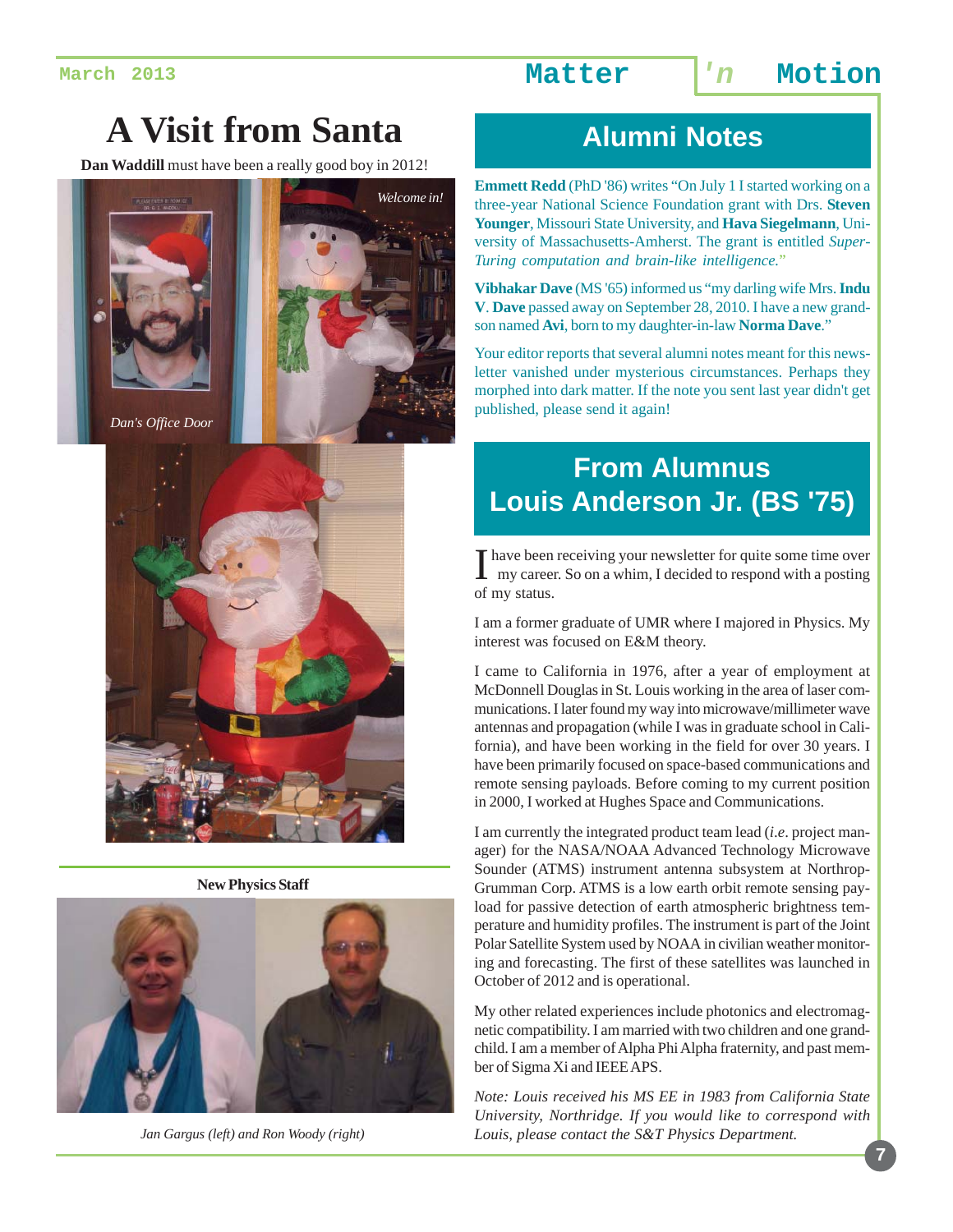# **Physics Department Scores Awards Hat Trick**

The Physics Department scored a hat trick at the Faculty Awards Ceremony held this past February.

**Greg Story** won one of the seven Faculty Teaching Awards. This award recognizes faculty members who have demonstrated excellence in teaching-related activities.

**Julia Medvedeva** was one of seven S&T professors to win a Faculty Research Award, which recognizes faculty members who have demonstrated excellence in research and scholarship, both in the last two years and over the long term.

**Thomas Vojta** was one of only five S&T professors to win a Faculty Excellence Award. This prestigious award is given to faculty members who have demonstrated sustained excellence in all three missions of the institution: teaching, research and service.



*no Physics newsletter is complete without a picture of Thomas Vojta somewhere in the mountains*

# **Robert Fuller Remembered**

**Robert G. Fuller** (BS '57), Professor Emeritus of Physics at the University of Nebraska-Lincoln, passed away on April 9, 2012.

Bob was born on June 7, 1935 to **Harold Q** and **Charlotte Mae Fuller**. He graduated from Rolla High School, received his BS in Physics from the Missouri School of Mines and Metallurgy, and his MS and PhD degrees from the University of Illinois.

From 1969 to 2005 Bob was a Professor of Physics at the University of Nebraska-Lincoln. As head of the Research in Physics Education Group at UNL, he was widely known for his expertise in physics education. A more detailed description of Bob's career appeared in Physics Today and can be found online at http:/ /www.physicstoday.org/resource/1/phtoad/v65/i7/p62\_s1.



#### **Congratulations to 2012 Physics Academic Scholars**

*Students who maintain at least a 3.50 GPA for twelve hours or more of coursework are honored for their outstanding accomplishment by being named Academic Scholars.*

#### **Spring Semester 2012**

Derek Anderson, Katherine Brinker, Clayton Craig, Andrew Cudd, Christian Dzurny, Bradley Farley, Nicholas Few, Ryan Gibbs, Timofey Golubev, Nicholas Hilbert, Brock Hinton, Nicholas Hugenberg, John Igo, Stephen Kraus, Amanda McBee, Shaun Molder, Nathan Morris, Nelson Shreve, Laura

**8**

Sisken, Paul Somers, Jason Summers, Spencer Templeton, Aaron Viets, Andrew Wilkening, and Brandon Yokeley.

#### **Fall Semester 2012**

Travis Connelly, Clayton Craig, Andrew Cudd, Christian Dzurny, Patricia Falls, Timofey Golubev, Sheldon Harper, Brock Hinton, Patricia Huestis, Benjamin Knapp, Stephen Kraus, Alexander Mark, Rachel McCormick, Shaun Molder, Nathan Morris, Katherine Overend, Matthew Pollard, Yunsheng Qiu, Juan Remolina, Nocona Sanders, David Schmidt, Nelson Shreve, Alyson Smith, Paul Somers, Sam Stephens, Josey Stevens, Dimitar Stoyanov, Andrew Wilkening, David Wilkerson, and Brandon Yokeley.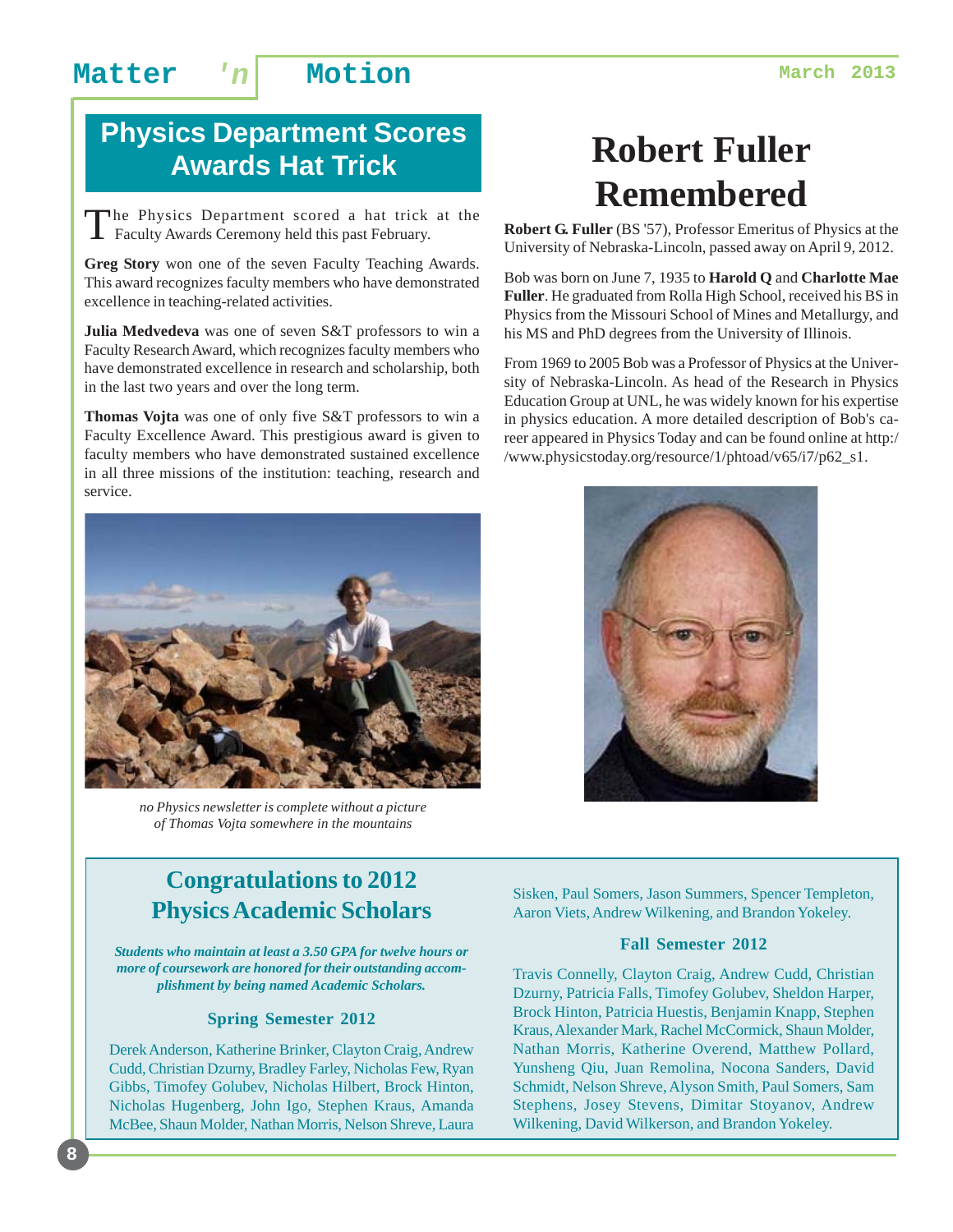# **Sharma Wins Graduate Student Prize**

**Nachin Sharma** took first place in the Physical Science Division of the 2012 Council of Graduate Students Research Showcase for his poster "*Effect of coherence on single electron capture of H2 by 75 keV proton impact*."

The Showcase was held on April 12, 2012. About 35 posters were presented in the Physical Science Division by S&T graduate students from all over campus. The posters were judged by S&T faculty.

For his first-place poster, Sachin received a \$500 cash prize and was presented with a certificate of appreciation by Chancellor **Cheryl B. Schrader** at the Council of Graduate Students Excellence Banquet on April 24.

*Sachin Sharma and Chancellor Cheryl Schrader*



### **Schulz Spends Sabbatical Year in Germany**

**Tichael Schulz** spent a sabbatical year, from June 2011 to August 2012 at the Max-Planck-Institut f. Kernphysik in Heidelberg, Germany. He was sponsored by a scholarship from the Fulbright Foundation and by a Mercator Visiting Professorship by the Deutsche Forschungsgemeinschaft (the German counterpart to NSF). During this time the long-standing research collaboration with his hosts in Heidelberg was further strengthened and resulted in 4 publications in Physical Review Letters, as well as several other publications. The research results were presented in invited talks at international meetings in Serbia, France, Ireland, and Salt Lake City.

Mixing business with pleasure, Michael and his family (including Truffle, a mixture between dog and guinea pig) also did some extensive travelling in Europe, including places like Barcelona and the Pyrenees in Spain, the Bavarian and Austrian Alps, and Croatia. The picture below left shows famous Dubrovnik in Croatia, which was heavily shelled during the Balkan War, and the picture below right shows the old town in Heidelberg. Michael's daughter **Anne-Christine** had a special treat as she experienced (and survived) the German school system for a year.



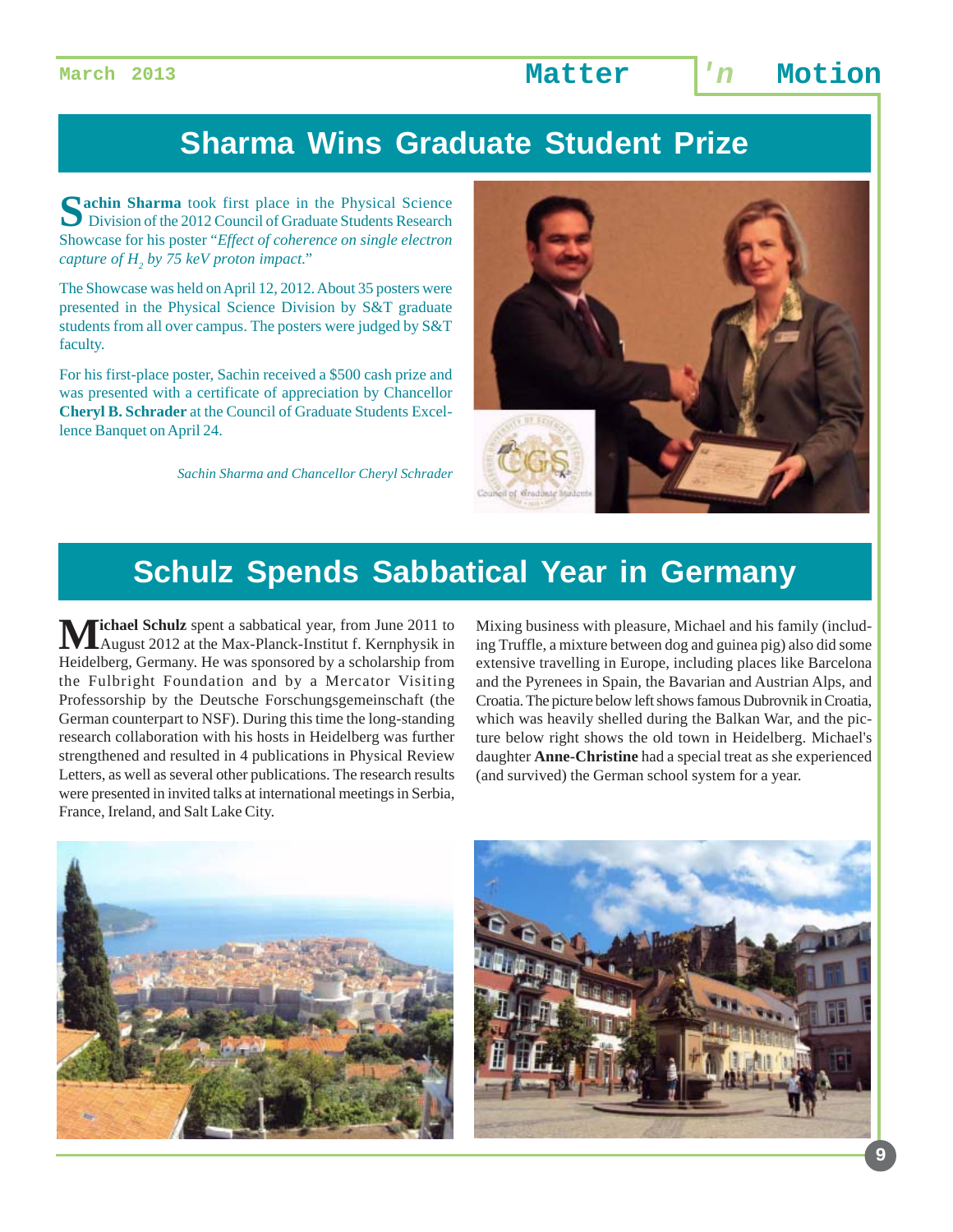# **The Physics Department gratefully acknowledges the support of the following alumni and friends.**

**Donations over \$100:**

Harro Ackermann Kenneth E Arnett Mark Jeffery Barnhart John S Bosnak Laura L Bosnak Robert E Caldwell Lewis K Cappellari Ross O Carnes Stephen D Christiansen John L Cline David C Davisson Delmar A Dobberpuhl Kenneth L Dufner Ronald C Epps Clayton E Evans Courtney Ryan Feeler Steven R. Frey Junfang Gao Thomas K Gaylord Glen R Gettemeyer John R Glaese Barbara N Hale Daryl C Hatfield Douglas A Heatherly Jon Mark Holdman Julie Anne Huff Robert E Hufft Oscar W Johnson Thomas M Jordan Jerry Kiefer Erika Gabriella Kisvarsanyi Jon J Kos James I Latham Charles C Limbaugh Christopher William Lloyd Don Madison Roger E May Kelly L McGinnis Thomas J McMahon Brian G Millburn Kevin Daniel Moll Amy Leigh Jones Morriss Charles W Myles Jon R Nance Hung V Nguyen Charles S Nichols Arthur L Nickless Franklin Q Packheiser Donald L. Packwood John T Parker Paul E Parris Jerry L Peacher Mark Allen Peckham Norman H Pond

**10**

Wayne Kevin Portwine John Scott Price Donnie W Priest John A Reagan Roger L Reagan Arthur J Reetz Carl T Reichert Frank E Salter Franklin D Schowengerdt Jeffrey Paul Schroeder Dale R Shull Edward N Sickafus Richart E Slusher Bart Wayne Smith Robert T Smith Arthur M Soellner Edward Franklin Stephens Edward E Stepp Curtis Steven Stratman Robert E Thurman Bradley David Towery Millard K Underwood Agnes Vojta George D Waddill Jay Andrew Wallmark Terrence R Ward Jonathan Hale Waters August C. Weisler Gerald Wilemski James T Willcutt Paul C Yue Anibal Jose da Silva **Donations under \$100:**

Kenneth C Adam Barbara H Altman Bruce C Anderson Sandra L Bax Gary D Bickel John S Bosnak Laura L Bosnak David K Bross Bradley A Brown Charles E Byvik James P Canner John C Carstens Charles H Church Patrick L Cole Vibhakar R Dave David Lee Dotson Richard H Duncan Kevin B Edwards Suzanna Jo Edwards Marsha S Evans Alissha Gayle Feeler Roger Keith Foehrweiser

Edward B Hale Allison Lynn Harris William E Haymes Carol E Henderson-Kuhn George Robert Hessler John A Hocken Wayne E Holland Theodore C Huff William M Hughes Jared F Hund Dennis C Johnson Jerry G Johnson Harris C Jones John Daniel Jones Mark A Jones John V Knopp Paul J Koehler Franklin W Kone Martha A Kos Terrence A Leigh Hulen H Luetjen Lina Madison Havva Malone John L McDaniels John W McGuire Luzheng Meng William Vernon Meyer Steven A Mezines Casey Patrick Morriss Elizabeth A S Munson William F Munson Eric J Norman Robert R Nothdurft Elaine T Olds

Frank L Ollinger Larry D Oppliger Raymond E Paul Matthew Nathan Pritzker Kathy A Rages Frederick H K Rambow Rodney O Randoll Nancy L Ranek Donald G Rathbun John R Reiter Michael R Ruhland Gary S Sammelmann James D Sater Richard S Schwentker David Gene Seely Richard H Shields James Shiells Gerald K Sirotiak Morgan P Slusher Kenneth M Stephens Michael X Strebler Bobbie J. Thompson John L Thompson Terry R Tucker Thomas Vojta Andrew William Walters Zu-En Wang Jennie Lauriane Winsett Steven Wayne Winsett Kari Anne Wojtkowski David J Wolters Gary K Woodward Gary G Wooley Wei Zhao

#### **Physics Department Acknowledges Corporate Support**

The Physics Department gratefully acknowledges the support of the following corporations:

> Anadarko Petroleum Corporation Baker Hughes Foundation Boeing Company Boeing Foundation **ConocoPhillips** Exelon Corporation General Electric Oracle Corporation Perdix, Inc. Stone Hill Energy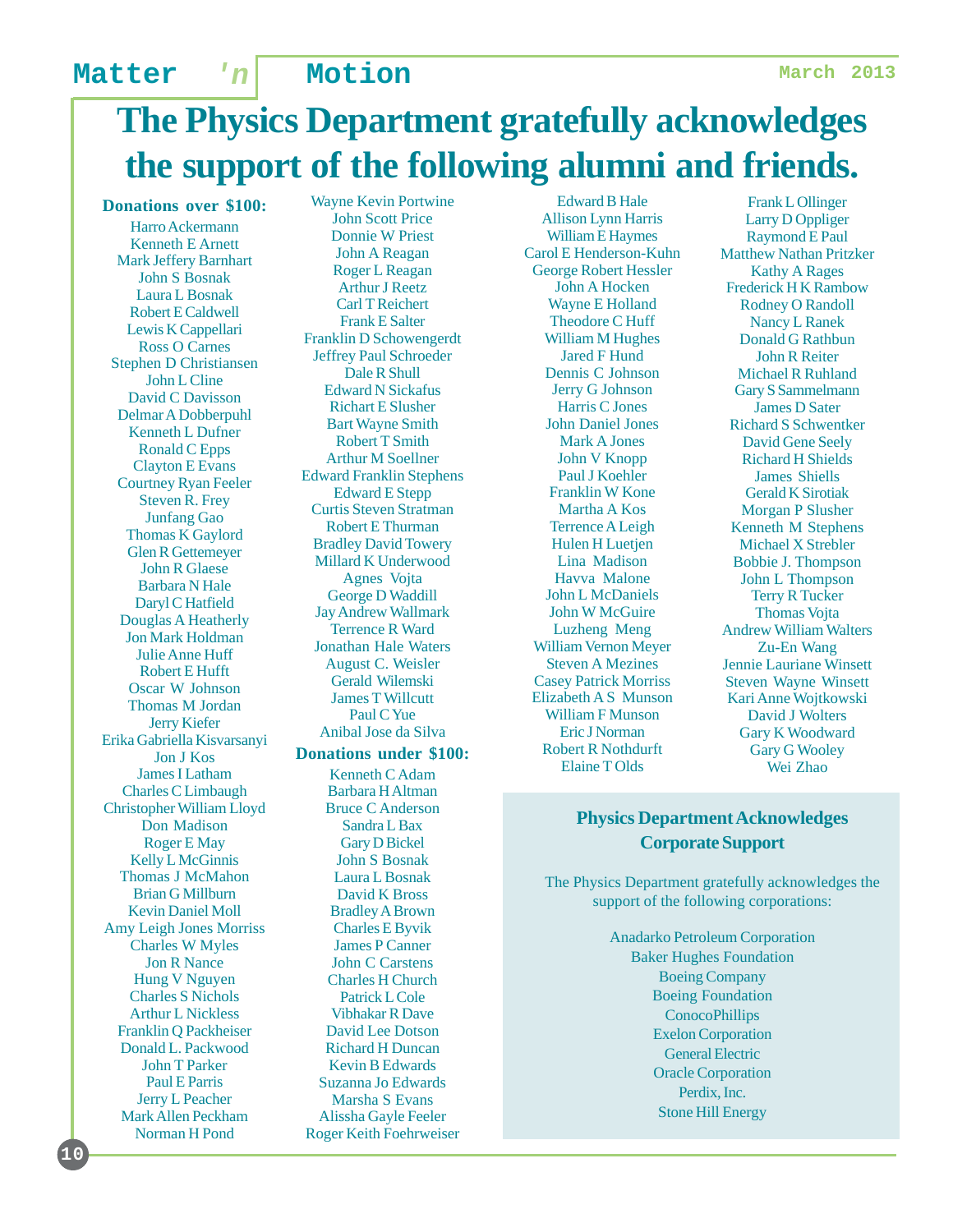#### **Missouri University of Science and Technology Students & Alumni: In Press**

The following journal articles which appeared over the last year feature work by Missouri S&T undergraduate students,<sup>1</sup>  $\overline{\phantom{a}}$  graduate students,<sup>2</sup> or alumni<sup>3</sup> under the supervision of Missouri S&T faculty.

"*Experimental and theoretical investigation of the triple differential cross section for electron impact ionization of pyrimidine molecules*," J. D. Builth-Williams, S. M. Bellm, D. B. Jones, H. Chaluvadi,<sup>2</sup> D. H. Madison, C. G. Ning, B. Lohmann, and M. J. Brunger, J. Chem. Phys. 136, 024304 (2012).

"Four-body charge transfer processes in proton–helium collisions," U. Chowdhury,<sup>2</sup> A. L. Harris,<sup>3</sup> J. L. Peacher and D. H. Madison, J. Phys. B**45** 035203 (2012).

"Low energy (e,2e) measurements of CH<sub>4</sub> and neon in the perpendicular plane," K. L Nixon, A. J. Murray, H. Chaluvadi,<sup>2</sup> S. Amami,<sup>2</sup> D. H. Madison and C. Ning, J. Chem. Phys. **136**, 094302 (2012).

"Dynamical (e,2e) studies of tetrahydrofurfuryl alcohol," S. M. Bellm, J. D. Builth-Williams, D. B. Jones, H. Chaluvadi,<sup>2</sup> D. H. Madison, C. G. Ning, F. Wang, X. G. Ma, B. Lohmann, and M. J. Brunger, J. Chem. Phys. **136**, 244301 (2012).

"Low energy (e, 2e) study from the 1t2 orbital of CH<sub>4</sub>," S. Xu, H. Chaluvadi,<sup>2</sup> X. Ren, T. Pflüger, A. Senftleben, C. G. Ning, S. Yan, P. Zhang, J. Yang, X. Ma, J. Ullrich, D. H. Madison, and A. Dorn, J. Chem. Phys. **137**, 024301 ( 2012).

"Post collision interactions in fully differential cross sections for four-body charge transfer processes," U. Chowdhury,<sup>2</sup> A. L. Harris,<sup>3</sup> J. L. Peacher and D. H. Madison, J. Phys. B**45**, 175204 (2012).

"*Quantum dynamics in atomic-fountain experiments for measuring the electric dipole moment of the electron with improved sensitivity*," B. J. Wundt,<sup>3</sup> C. T. Munger and U. D. Jentschura, Phys. Rev. X2, 041009 (2012).

"Pseudo–Hermitian quantum dynamics of tachyonic spin–1/2 particles," U. D. Jentschura and B. J. Wundt<sup>3</sup>, J. Phys. A45, 444017 (2012).

"*Localizability of tachyonic particles and neutrinoless double beta decay*," U. D. Jentschura and B. J. Wundt<sup>3</sup>, Eur. Phys. J. C72, 1894 (2012).

"*Sources, potentials and fields in lorenz and coulomb hauge: cancellation of instantaneous interactions for moving point charges*," B. J. Wundt3 and U. D. Jentschura, Ann. Phys. (N.Y.) **327**, 1217-1230 (2012).

"Projectile coherence effects in single ionization of helium," X. Wang, K. Schneider, A. LaForge,<sup>3</sup> A. Kelkar, M. Grieser, R. Moshammer, J. Ullrich, M. Schulz, and D. Fischer, J. Phys. B**45**, 211001 (2012), Fast Track Communication.

"*Ion-lithium collision dynamics studied with an in-ring MOTREMI*," D. Fischer, D. Globig, J. Goullon, R. Hubele, V.J.B. de Jesus, A. Kelkar, A. LaForge,<sup>3</sup> H. Lindenblatt, D. Misra, B. Najjari, K. Schneider, M. Schulz, M. Sell, and X. Wang, Phys. Rev. Lett. **109**, 113202 (2012).

"Projectile coherence effects in electron capture by protons colliding with H<sub>2</sub> and He," S. Sharma,<sup>2</sup> A. Hasan, K.N. Egodapitiya,<sup>3</sup> T. P. Arthanayaka,<sup>2</sup> and M. Schulz, Phys. Rev. A**86**, 022706 (2012).

"Initial-state selective study of ionization dynamics in ion Li collisions," A. LaForge,<sup>3</sup> R. Hubele J. Goullon, X. Wang, K. Schneider, V.L.B. de Jesus, B. Najjari, A.B. Voitkiv, M. Grieser, M. Schulz, and D. Fischer, J. Phys. B**46**, 031001 (2013), Fast Track Communication.

"Artificially disordered birefringent optical fibers," S. Herath,<sup>2</sup> N. P. Puente, E.I. Chaikina and A. Yamilov, Optics Express 20, 3620 (2012).

"Effect of evanescent channels on position-dependent diffusion in disordered waveguides," B. Payne,<sup>3</sup> T. Mahler<sup>2</sup> and A. Yamilov, Waves in Random and Complex Media **23**, 43 (2013) .

"Disorder correlations at smeared phase transitions," C. Svoboda,<sup>3</sup> D. Nozadze,<sup>2</sup> F. Hrahsheh<sup>2</sup> and T. Vojta, Europhys. Lett. **97**, 20007 (2012).

"Disorder promotes ferromagnetism: Rounding of the quantum phase transition in SrCaRuO<sub>3</sub>," L. Demko, S. Bordacs, T. Vojta, D. Nozadze,<sup>2</sup> F. Hrahsheh,<sup>2</sup> C. Svoboda,<sup>3</sup> B. Dora, H. Yamada, M. Kawasaki, Y. Tokura and I. Kezsmarki, Phys. Rev. Lett. 108, 185701 (2012).

"Quantum Griffiths singularities in ferromagnetic metals," D. Nozadze<sup>2</sup> and T. Vojta, Phys. Rev. B85, 174202 (2012), (an *Editor's Suggestion*).

"*Percolation transition in quantum Ising and rotor models with sub-Ohmic dissipation*," M. Al-Ali,2 J.A. Hoyos and T. Vojta, Phys. Rev. B**86**, 075119 (2012).

"Anomalous elasticity in a disordered layered XY model," F. Hrahsheh<sup>2</sup> and T. Vojta, Physica Scripta T151, 014074 (2012).

"*Random fields at a nonequilibrium phase transition*," H. Barghathi2 and T. Vojta, Phys. Rev. Lett. **109**, 170603 (2012).

"Rounding of a first-order quantum phase transition to a strong-coupling critical point," F. Hrahsheh,<sup>2</sup> J.A. Hoyos and T. Vojta, Phys. Rev. B86, 214204 (2012).

"Disordered bosons in one dimension: from weak to strong randomness criticality," F. Hrahsheh<sup>2</sup> and T. Vojta, Phys. Rev. Lett. **109**, 265303 (2012).

"Composition-dependent oxygen vacancy formation in multicomponent wide-band-gap oxides," A. Murat<sup>2</sup> and J. E. Medvedeva, Phys. Rev. B86, 085123 (2012).

"Electronic properties of layered multicomponent wide-bandgap oxides: a combinatorial approach," A. Murat<sup>2</sup> and J. E. Medvedeva, Phys. Rev. B**85**, 155101 (2012).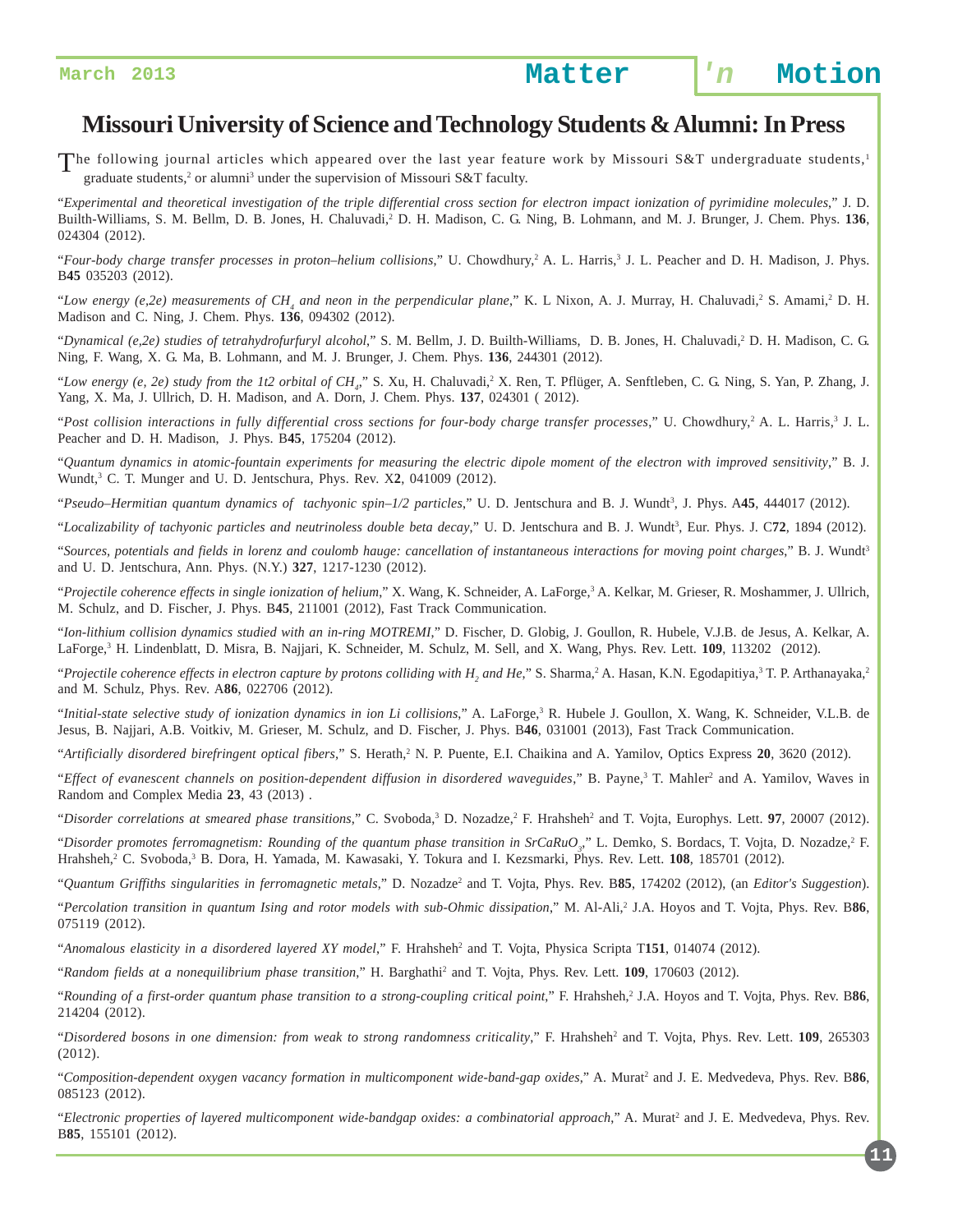### Matter 'n Motion **Matter** 1

# **Vojta Teaches in Italy**

In October 2012, faculty member **Thomas Vojta** gave a lecture<br>series on "Phases and phase transitions in disordered" series on *"Phases and phase transitions in disordered quantum systems"* at the XVII Training Course in the Physics of Strongly Correlated Systems in Italy. This course was organized by the University of Salerno. It was part of a series that started in 1996 and promotes research in the field of correlated electron systems by bringing together senior scientists and promising young researchers eager to improve their skills and knowledge.

The two-week-long course combined lectures by four internationally-recognized professors from Europe and the US with training exercises and student presentations. It was attended by 26 students from 12 countries and 4 continents. One of the participants was our own graduate student **David Nozadze** who attended the lectures and gave a short talk on his thesis research.



The training course was held in Vietri sul Mare, a picturesque town located on the scenic Amalfi coast in southern Italy. In addition to the lectures and scientific discussions, the schedule left some time for sightseeing. Thomas visited the world-famous ruins of Pompeii, the Roman city destroyed and buried under ash and pumice in the eruption of Mount Vesuvius in AD 79. After the school, he also went hiking along the Sentiero degli Dei (the path of the gods) in the mountains above the Amalfi coastline.



*Above: Pompeii Temple of Apollo Left: Vietri Below: Amalfi panorama*



### **Phonathon 2013**

ark your calendars! On April 14-17 this year a dedicated group of our students will be calling to ask for your assistance. With new scholarships made possible by past phonathon donations the department has been able to grow the combined undergraduate and graduate enrollment to nearly 100. Every dollar you can give for scholarships and graduate fellowships will greatly assist the department in its aggressive recruitment plan, and will be greatly appreciated. In addition, in this time of shrinking state support for higher education our department, along with all academic units, are more reliant than ever upon the generosity of our alumni to continue to provide the outstanding education we are known for. Your continued support will also allow us to maintain instructional supplies and resources in our classes, and support the efforts of our outstanding faculty and students.

Alumni and other donors committed \$31,674 in donations to the MSM-UMR-Missouri S&T Physics Department last year. Last year's fundraising Phonathon raised \$23,300 with an average gift of \$142 from 164 donors. The department greatly appreciates your generosity, which helps to support scholarships and student activities like the Society of Physics Students.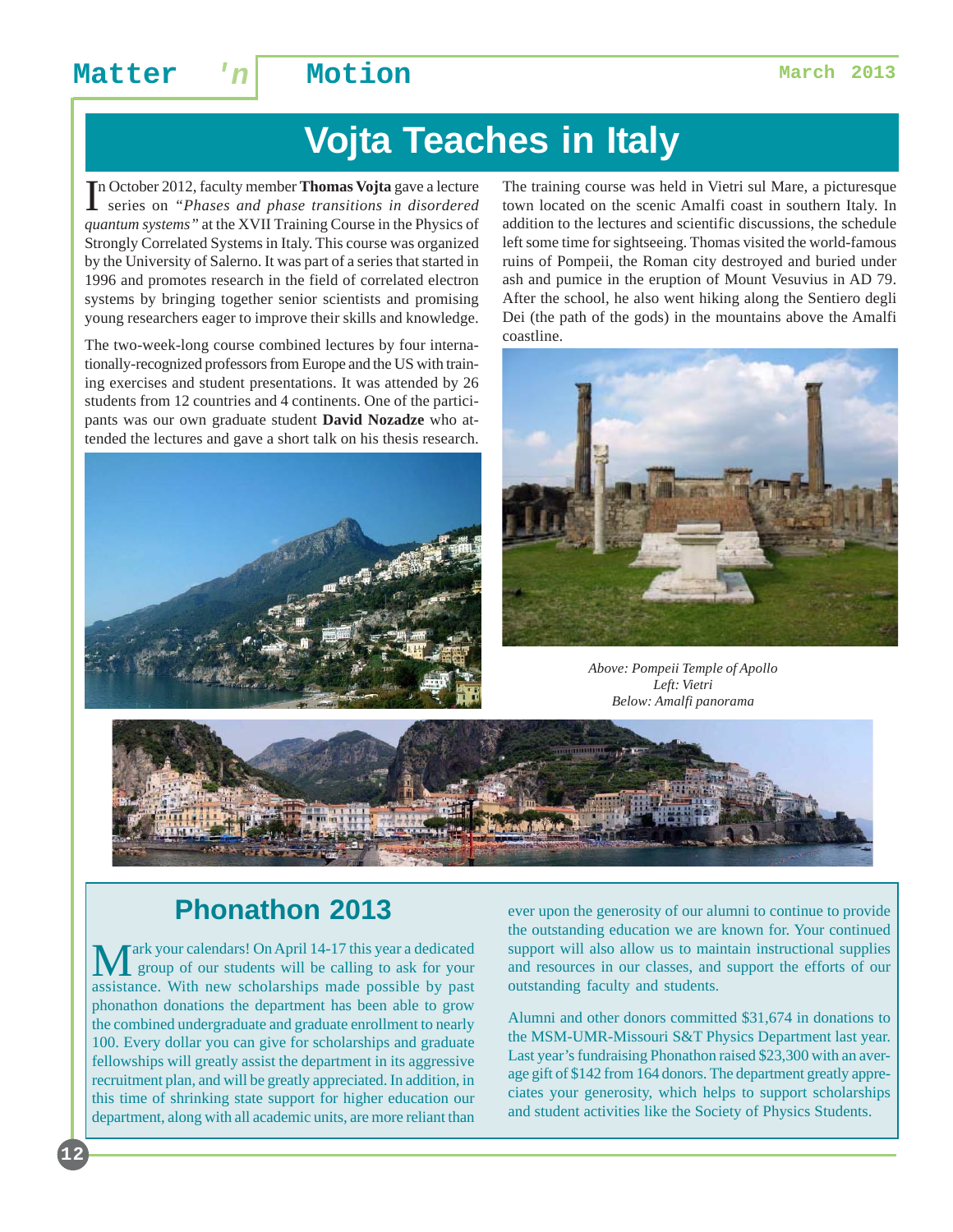# **Frontiers in Physics Colloquium Series**

uring the 2012 *Frontiers in Physics Colloquium Series* we heard about an incredibly diverse series of topics, including the gross impact of slim chances, non-blinking giant dots, the three faces of electrons, topological insulators and superconductors, thunderstorm electrification, the discovery of the Higgs Boson (or something like that), and how faster-thanlight neutrinos are like unicorns.

The colloquium series began in January with a presentation on "*A Luttinger liquid core inside helium-4 filled nanopores*" by **Adrian Del Maestro** of the University of Vermont. The series continued in February when **Deborah Hanuscin** of the University of Missouri - Columbia discussed "*Scientific illiteracy - a gap in our syllabi?*" Next, **Jie Gao** of Missouri S&T's Department of Mechanical and Aerospace Engineering described "*Chipscale photonic devices for light-matter interactions and quantum information processing*," followed by **Christian Schubert** of Michoacan University, who spoke about "*The first-quantized approach to quantum field theory*," and **Ildar Gabitov** of the University of Arizona, who gave a talk on "*Stochastic phenomena in high speed optical fiber communication systems: gross impact of slim chance*."

In March, **Anton Malko** of the University of Texas - Dallas reported on "*Spectroscopy of colloidal nanocrystals: multiexcitons, non-blinking giant dots and excitonic energy transfer*," **Raj Narayanan** of the Indian Institute of Technology - Madras lectured on "*Effects of disorder and dissipation on quantum phase transitions*," **Sung Ho Salk** of the Korean Institute of Advanced Study reviewed the "*Role of antiferromagnetic spin fluctuations in high*  $T_c$  *superconductivity*," and **David Schultz** (PhD '89) of the University of North Texas introduced us to "*New explorations of atomic interactions using large scale simulation*."

In April, **Liang Fu** of MIT gave a talk on "*Topological insulators and superconductors*," **Itzik Ben-Itzhak** of Kansas State University reported on "*Probing molecular-ion beams with intense few-cycle laser pulses – two-color controlled dissociation*," **Taylor Hughes** of the University of Illinois - Urbana-Champaign summarized work on "*Time-reversal invariant topological insulators and superconductors*," and **Xinhua Liang** of Missouri S&T's Chemical & Biological Engineering Department spoke on "*Ultrathin films coated on ultrafine particles via atomic/molecular layer deposition (ALD/MLD)*." Also in April, undergraduate Physics majors presented posters at the Forty-First Annual **Harold Q Fuller** Prize Colloquium. Details of the Fuller competition appear in a separate article on page 15.

The colloquium series resumed in September with a presentation by **Mohsen Asle Zaeem** of Missouri S&T's Materials Science and Engineering Department on "*Phase field–finite element models for microstructural evolution*." Next, **Andrew Detwiler** of the

South Dakota School of Mines & Technology summarized "*Current problems in thunderstorm electrification and new observing systems for thunderstorm studies*," and **Edward Kinzel** of Missouri S&T's Department of Mechanical & Aerospace Engineering described "*Optical antennas for nanolithography, nearfield imaging, and energy applications*."

In October, **John Farley** of the University of Nevada, Las Vegas discussed "*Going beyond the lecture: what have we learned from physics education research*," our homecoming speaker **Jason Alexander** (PhD '09) told us about "*Experiments in cold atom optics at the U.S. Army Research Laboratory*," and **Nhan V. Tran** of Fermilab examined the "*Discovery of the Higgs boson or (something like it)*."

November began with a presentation by **Robert Ehrlich** of George Mason University on "*The superluminal neutrino hypothesis: searching for tachyons or unicorns?*" November concluded with talks by S&T Physics faculty and students. **Michael Schulz** reviewed "*The overlooked role of projectile coherence in atomic fragmentation processes*," **Thomas Vojta** summarized the research that led to "*The 2012 Nobel Prize in physics*," and the Nineteenth Annual **Laird D. Schearer** Prize Colloquium saw four presentations by the finalists. Schearer Prize details are in the article on page 14 of this newsletter.



*David Schultz*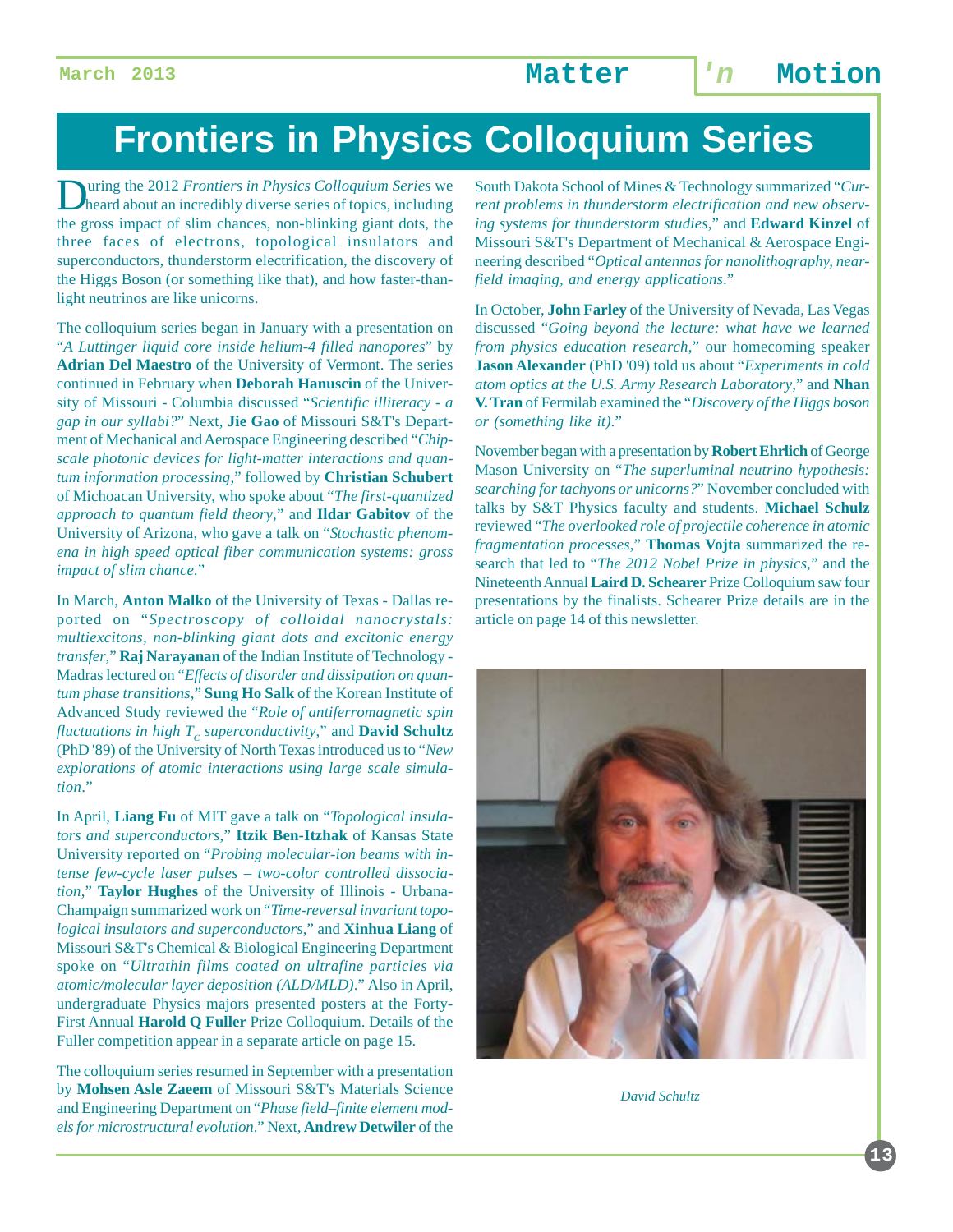# **19th Annual Schearer Prize Competition**

The Nineteenth Annual *Laird D. Schearer Competition for Graduate Research*, established by the family of Dr. **Laird D. Schearer** to recognize research performed by a graduate student, was held on November 29, 2012.

Students submitted applications for the competition. The applications consisted a short description of their research, copies and lists of any publications and presentations they have made, plus a résumé. Based on these applications, the judges, Professors **Barbara Hale**, **Julia Medvedeva**, and committee chair **Ulrich Jentschura**, selected four finalists who gave oral presentations of their work in a departmental colloquium.

The 2012 finalists were **David Nozadze**, advised by Professor **Thomas Vojta**; **Fawaz Hrahsheh**, also advised by Professor Vojta; **Sachin Sharma**, advised by Professor **Michael Schulz**; and **Hari Chaluvadi**, advised by Professors **Don Madison** and **Jerry Peacher**.

During the colloquium on November 29, Mr. Nozadze discussed "*Quantum Griffiths Singularities in Ferromagnetic Metals*," Mr. Hrahsheh talked on "*Rounding of a first-order quantum phase transition to a strong-coupling critical point*," Mr Sharma described "*Projectile coherence effects in electron capture*," and Mr. Chaluvadi presented "*Theoretical M3DW calculations for electron-impact ionization of molecules*." All students gave excellent talks.

### **Come Back for Homecoming**

The Missouri S&T Physics Department warmly invites you<br>to return to Rolla for **S&T Homecoming 2013** on **October 11-12, 2013**. On Friday afternoon, October 11, the department will hold an open house and special programs for its alumni and friends. Tours of laboratories and educational facilities will be offered and there will be opportunities for interaction with current Missouri S&T physics students. Come see what we have done since you received your degree.

In keeping with a long-standing tradition, an S&T alum will deliver the Homecoming 2013 Physics Colloquium at 4 PM. on Friday, October 11. Later that evening, Professors **Ed** and **Barbara Hale** will host a homecoming reception in their lovely home. Contact us at **physics@mst.edu** for specific information about physics department activities, or **alumni@mst.edu** for general homecoming information. Come home to your college roots, and help us celebrate our past as UMR, even as we work to shape our future as Missouri S&T!

After much deliberation the judges awarded first prize and \$600 to Sachin Sharma, second prize and \$400 each to Hari Chaluvadi and David Nozadze, and third and \$300 to Fawaz Hrahsheh.Congratulations to all three speakers, and thanks go to all who participated in this year's competition. The cash awards were made possible by the generous donations of the Schearer family. Following the presentations, the finalists and numerous faculty members had a relaxing dinner at a local restaurant.

#### **From Schearer Prize Winner Sachin Sharma**

**B**eing awarded the 19<sup>th</sup> Annual Schearer Prize is a great honor and motivation. I am thankful to Dr. **Ulrich Jentschura**, Dr. **Julia Medvedeva** and Dr. **Barbara Hale** for providing me an opportunity to participate. I am grateful to my advisor, Dr. **Michael Schulz**, for the time, effort and suggestions he has provided. Also, **Thusitha**, a great friend and colleague, has been very supportive and deserves equal credit.

My work is about understanding few-body systems by atomic and molecular collision processes. My talk was about projectile coherence in collision processes, which has been underestimated by theory for decades. Currently, we are working on fully differential cross section measurements for ionization of  $H_2$  by protons. Working in the accelerator lab is a wonderful opportunity. It is amazing to see in practice things which I have studied during course work. In future, I hope to work in academia and experience from this lab will definitely enhance my prospects.



*Sachin Sharma*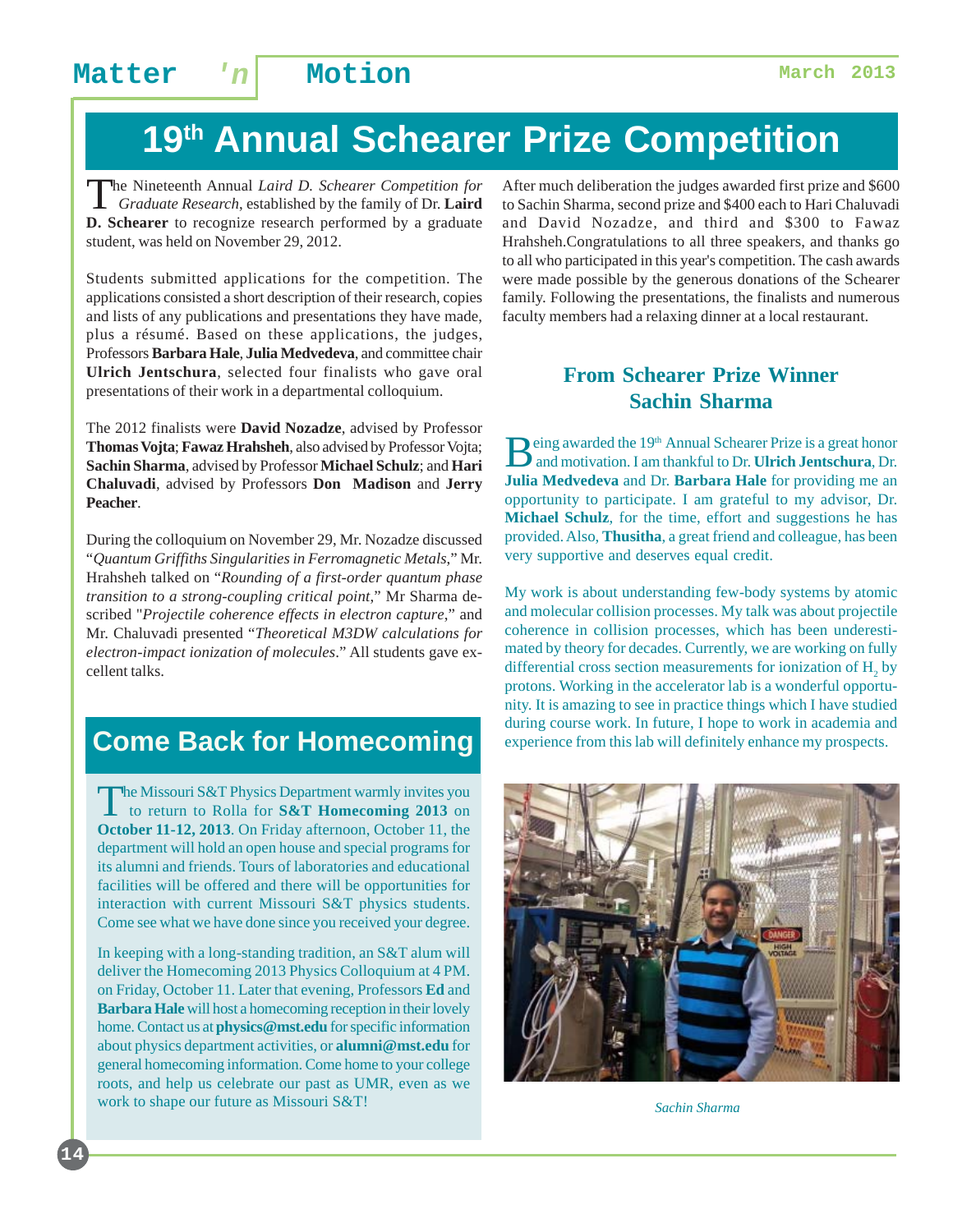# **41<sup>st</sup> Annual Fuller | Faculty Notes Research Seminar**

The 41<sup>st</sup> annual **Harold Q Fuller** Undergraduate Research<br>
Seminar was held on April 26, 2012. This competition promotes participation of undergraduates in research both in the department and in summer intern projects. The Seminar is presented by finalists selected by their peers, and the Harold Q Fuller Award is given to the student(s) whose project is judged to be the most outstanding on the basis of their accomplishment, their presentation, and their response to the questioning of the judges.

This year's participants were **Laura Sisken** (competing for the third consecutive year), **Carolyn Johnson**, **Kory Kamp**, and **Shaun Molder**, all of whom performed their research at Missouri University of Science and Technology. The four participants presented posters of their work to the entire department. The posters were judged by the Fuller Prize Committee, Dr. **Thomas Vojta**, and Dr. **Yew San Hor**, who were very impressed with both poster presentations and awarded a \$600 cash prize to Laura Sisken, advised by Dr. **Alexey Yamilov**, for her outstanding research in "*Optical wave front shaping*," and a \$400 cash prize to Carolyn Johnson, Kory Kamp, Shaun Molder, advised by Dr. **Greg Story**, for their innovative experiment on "V*ariation of double slit experiment using acoustic waves*."



*Carolyn Johnson*

**Alexey Yamilov** co-authored a book chapter "*Self-optimization of optical confinement and lasing action in disordered photonic crystals*," A. Yamilov and H. Cao, in *Optical properties of photonic structures: interplay between order and disorder*, ed. by. M. Limonov and R. De La Rue (Taylor & Francis 2012)

Alexey was also awarded a new three-year NSF grant for "*Anomalous transport and savefront shaping in complex photonic media*." The project aims to uncover unusual optical properties of nano-structures that are neither completely disordered nor perfectly ordered. This research may have a wide range of applications, from biomedical imaging and photodynamic therapy to laser trapping and micro-manipulation.

**Gerry Wilemski** was again invited to serve as an external expert and to speak at the latest CLOUD Workshop in Konigstein, Germany, 22- 24 May 2012. His talk was titled, "*Molecular dynamics simulations of aqueous-organic binary and ternary nanodroplets*," and was coauthored by physics graduate student **Fawaz Hrahsheh**. The Workshop was devoted to reviewing results from the CLOUD (Cosmics Leaving OUtdoor Droplets) project operating at the CERN Proton Synchrotron which studies possible effects of cosmic rays on nucleation as well as on cloud droplet and ice particle formation in the atmosphere.

**Ulrich Jentschura** was one of six winners of a competition by the Hungarian Academy of Sciences to invite internationally-recognized scientists to join research in Hungary. Called "one of the most prolific scientists in quantum theory" by the Academy, Ulrich will spend eight months at the Academy's Institute of Nuclear Research. Ulrich published two papers in the prestigious journal Physical Review Letters in 2012.

**Michael Schulz** was honored as an Outstanding Referee by the American Physical Society. The award recognizes scientists "who have been exceptionally helpful in assessing manuscripts for publication in APS journals." Only about 150 of the roughly 60,000 currently active referees were selected for this award. He also published two papers in Physical Review Letters in 2012.

The paper "*Projectile coherence effects in single ionization of helium*," published in J. Phys. B by Michael Schulz and co-authors (see list on page 11 of this newsletter) was chosen by the Editors as an "IOP Select" article and highlighted as an invited LabTalk presentation. Within a few weeks of publication it was downloaded an amazing 2000 times.

**Greg Story** won his 10th consecutive Missouri S&T Outstanding Teaching Award for 2011-2012. **Paul Parris, Thomas Vojta**, and **Dan Waddill** received Missouri S&T Outstanding Teaching Commendations for 2011-12.

**Bob Dubois** and **David Lay** were nominated for the Freshman Engineering Program "We Love Your Class" award, and **Ron Bieniek** was selected as one of the winners of that award.

Thomas Vojta received a new three-year \$380,000 NSF grant for studies of "*Unconventional quantum phase transitions*." He also gave an invited talk on "*Infinite-randomness criticality in disordered metals and superconductors*" at the 2012 APS March meeting in Boston, taught at a two-week international Training Course in Vietri Sul Mare in Italy (see the article on page 12), and had three papers published in Physical Review Letters.